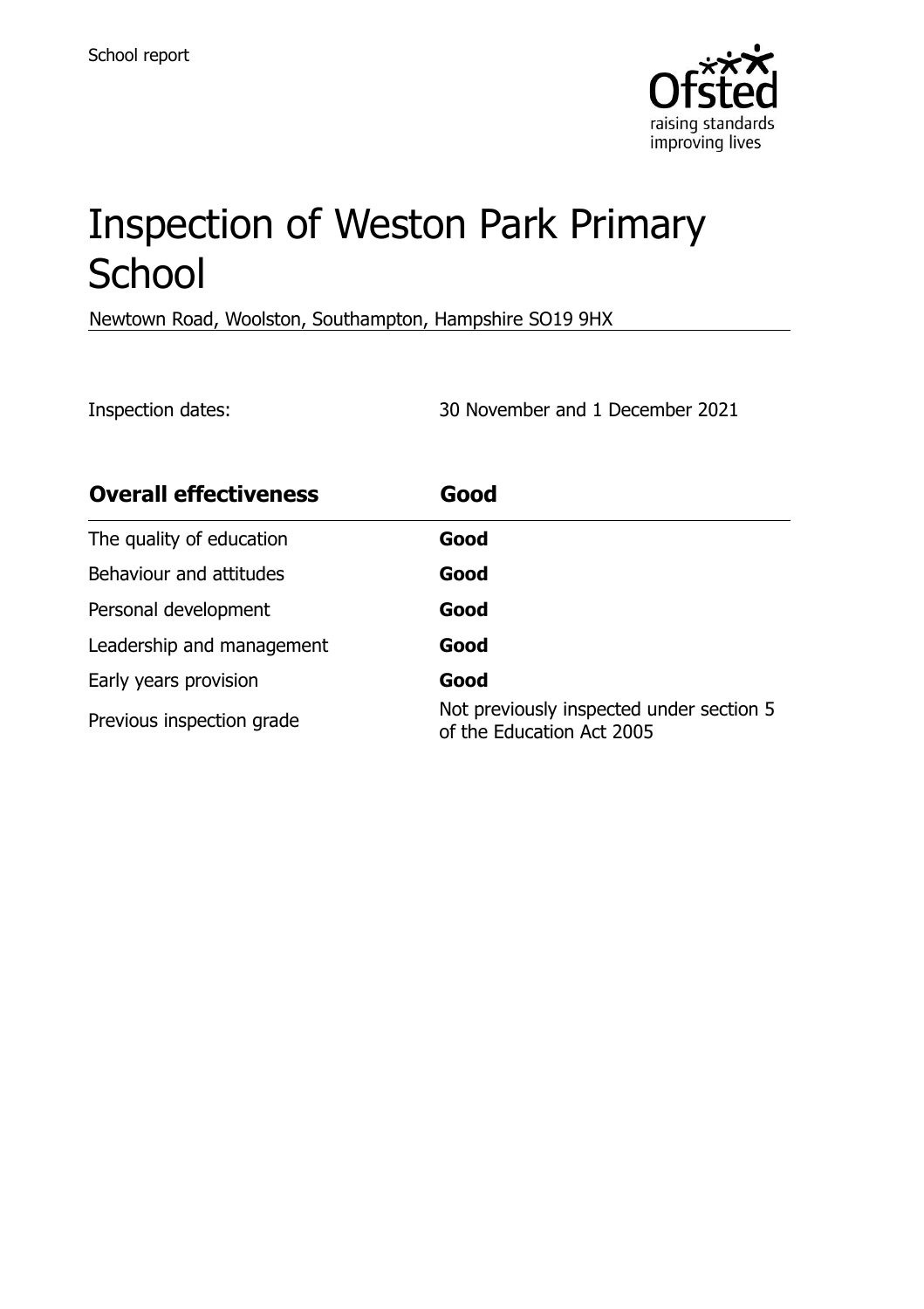

## **What is it like to attend this school?**

Pupils are much happier at school than they were. Over the past few years, life at Weston Park Primary has improved a great deal. Previously, pupils did not behave well. This has changed dramatically. Pupils, now, are calm and focused on their learning. They respect each other and the school. They work well with their fellow pupils, showing kindness and care.

Leaders have made sure that all pupils feel safe at school. They have taken a strong approach to any bullying. Pupils say that bullying does not really happen very much. If it does, they know who they can go to for help. They are sure that staff will resolve any problem.

Leaders have achieved this important improvement through raising expectations across the school. Pupils know that their teachers want the best for them. They also know that staff want them to do their best as well.

Parents have noticed the positive difference for their children in the school. One parent said, 'The school has turned a corner. My daughter is so happy in school. The staff act quickly when we raise any concerns.' Pupils increasingly like coming into school. They want to learn as well as they can.

#### **What does the school do well and what does it need to do better?**

Leaders have put much thought into their curriculum. They have ensured that pupils have a broad range of subjects to learn. They have also paid attention to the detail of each subject's content. Teachers now have absolute clarity about how to build pupils' knowledge and skills.

Leaders have insisted on consistent and high-quality delivery of the curriculum. This is the case throughout the school. Teachers' subject knowledge is secure. This helps them to be effective in their teaching. Leaders have emphasised that all pupils need to learn core content. Pupils also need to remember this learning over time. Most pupils are now gaining important knowledge. They can speak confidently about what they have learned. Their work in books shows an increasing confidence and scope of understanding. However, there are still some pupils who have not retained what they have learned as well as others.

Teachers use assessment in a focused way. Pupils understand where they have succeeded and what they need to improve. However, pupils are not always clear about what their next steps should be. Teachers' checks do not always pick up on how well pupils remember what they have learned over time.

Pupils' ability to read is improving steadily. This is because leaders have made this a matter of importance in the school. Teachers now have higher expectations of what pupils can achieve in their reading. Children in Reception start learning their sounds and letters straightaway. At key stage 1, teachers check closely what each pupil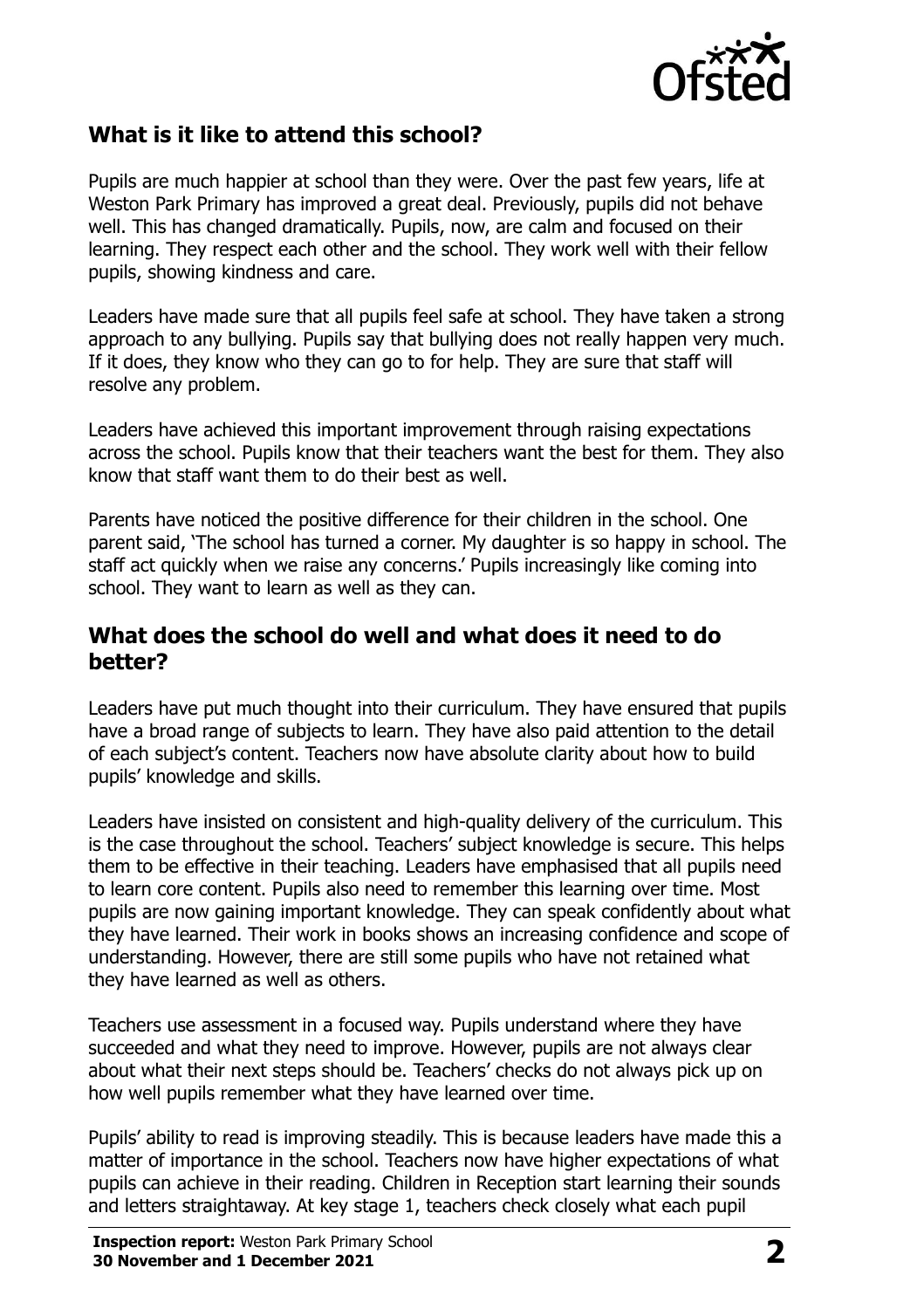

needs to do to improve. They put support in place for those who struggle. This focused approach is now having an impact. More pupils can read with accuracy by the end of Year 2.

Across the school, pupils are developing a love of reading. Again, this is true in early years and continues through to the end of key stage 2. Year 6 pupils could explain well how they are learning about empathy through their work on 'Private Peaceful'. Clearly, pupils enjoy reading but they are also grasping increasingly complex ideas.

Leaders ensure that pupils with special educational needs and/or disabilities (SEND) are fully supported. They consider carefully what the precise needs are for each pupil with SEND and plan with the teacher how to meet that need effectively. Pupils with SEND have full access to the curriculum. Teachers provide tailored support so that they can learn the same content as their peers.

Pupils behave very well. They know what the rules are, and they follow them. They respect their teachers and each other. Pupils learn in a calm and organised way. At breaktimes, they play well with their friends. Older pupils say that behaviour has improved considerably.

Leaders have focused on developing the whole child. They have fostered pupils' sense of being a good citizen. They encourage pupils to reflect on and discuss how to be a better person. They also provide an array of opportunities to develop leadership. Pupils enjoy giving back to the school community.

The headteacher has spearheaded a raft of reforms in the school. He has had the help and guidance of trust leaders. Staff support wholeheartedly the improvements at the school. They also say that they have not been swamped with additional burdens. Leaders have carefully considered teachers' well-being and workload.

# **Safeguarding**

The arrangements for safeguarding are effective.

Leaders focus very closely on all matters related to safeguarding. They take very seriously their responsibility to keep pupils safe. Staff are always on the alert. At the heart of everything they do is their pupils' well-being. They are well trained and aware of what to look out for. There are clear systems to help them report any concerns. Leaders act swiftly and decisively to secure the help that families need.

The trust and governors make sure that all processes for recruitment are carefully and frequently monitored. As a result, all relevant checks are rigorously carried out in a timely way.

# **What does the school need to do to improve?**

**(Information for the school and appropriate authority)**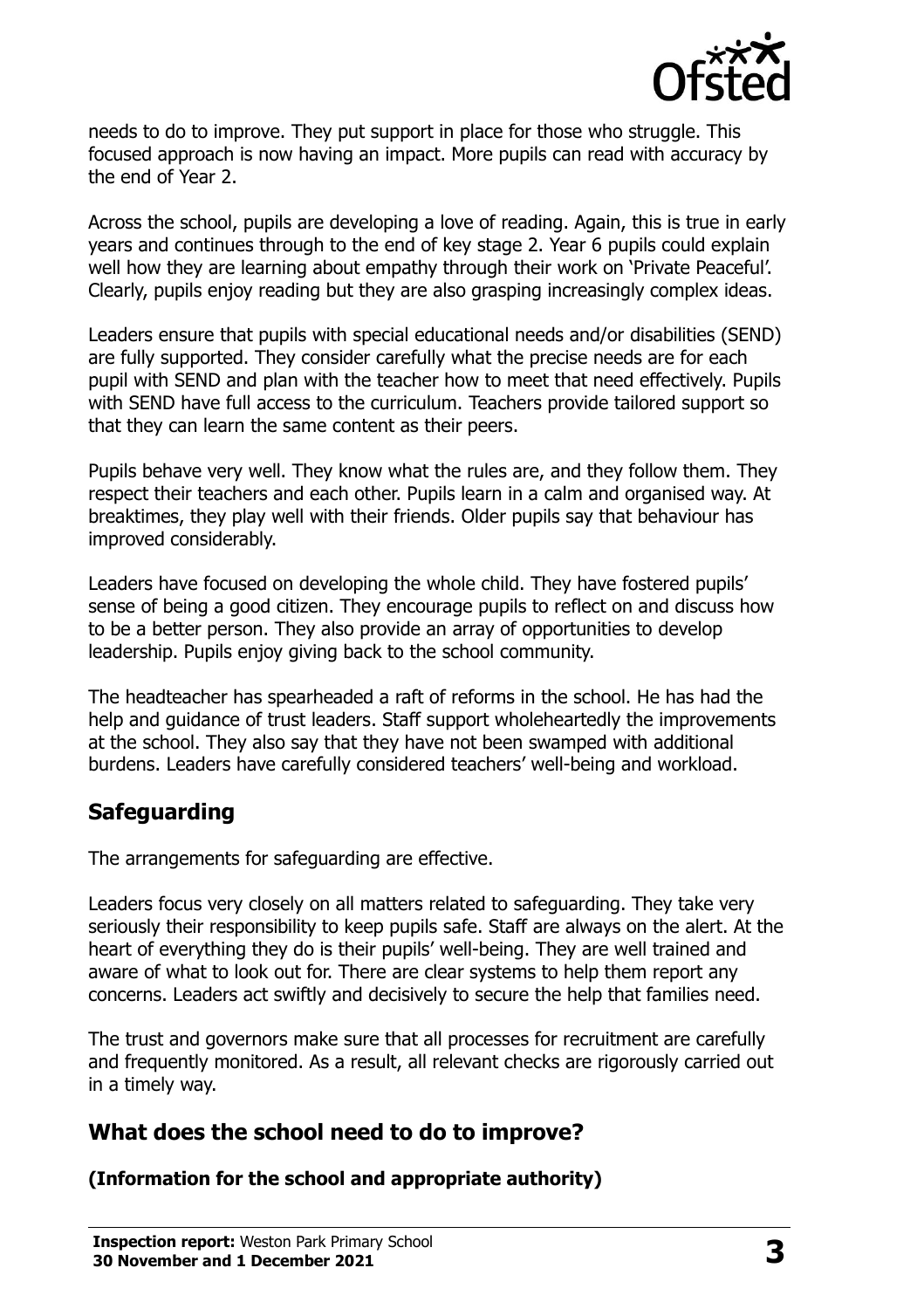

 $\blacksquare$  Leaders have not made sure that all pupils learn as well as their peers. A minority are not learning the content as securely. Leaders need to look again at how well teachers are using assessment to check carefully what pupils have learned over time. They also need to make sure that pupils receive precise feedback so that they know what and how to improve.

#### **How can I feed back my views?**

You can use [Ofsted Parent View](http://parentview.ofsted.gov.uk/) to give Ofsted your opinion on your child's school, or to find out what other parents and carers think. We use information from Ofsted Parent View when deciding which schools to inspect, when to inspect them and as part of their inspection.

The Department for Education has further quidance on how to complain about a school.

If you are the school and you are not happy with the inspection or the report, you can [complain to Ofsted.](http://www.gov.uk/complain-ofsted-report)

### **Further information**

You can search for [published performance information](http://www.compare-school-performance.service.gov.uk/) about the school.

In the report, '[disadvantaged pupils](http://www.gov.uk/guidance/pupil-premium-information-for-schools-and-alternative-provision-settings)' refers to those pupils who attract government pupil premium funding: pupils claiming free school meals at any point in the last six years and pupils in care or who left care through adoption or another formal route.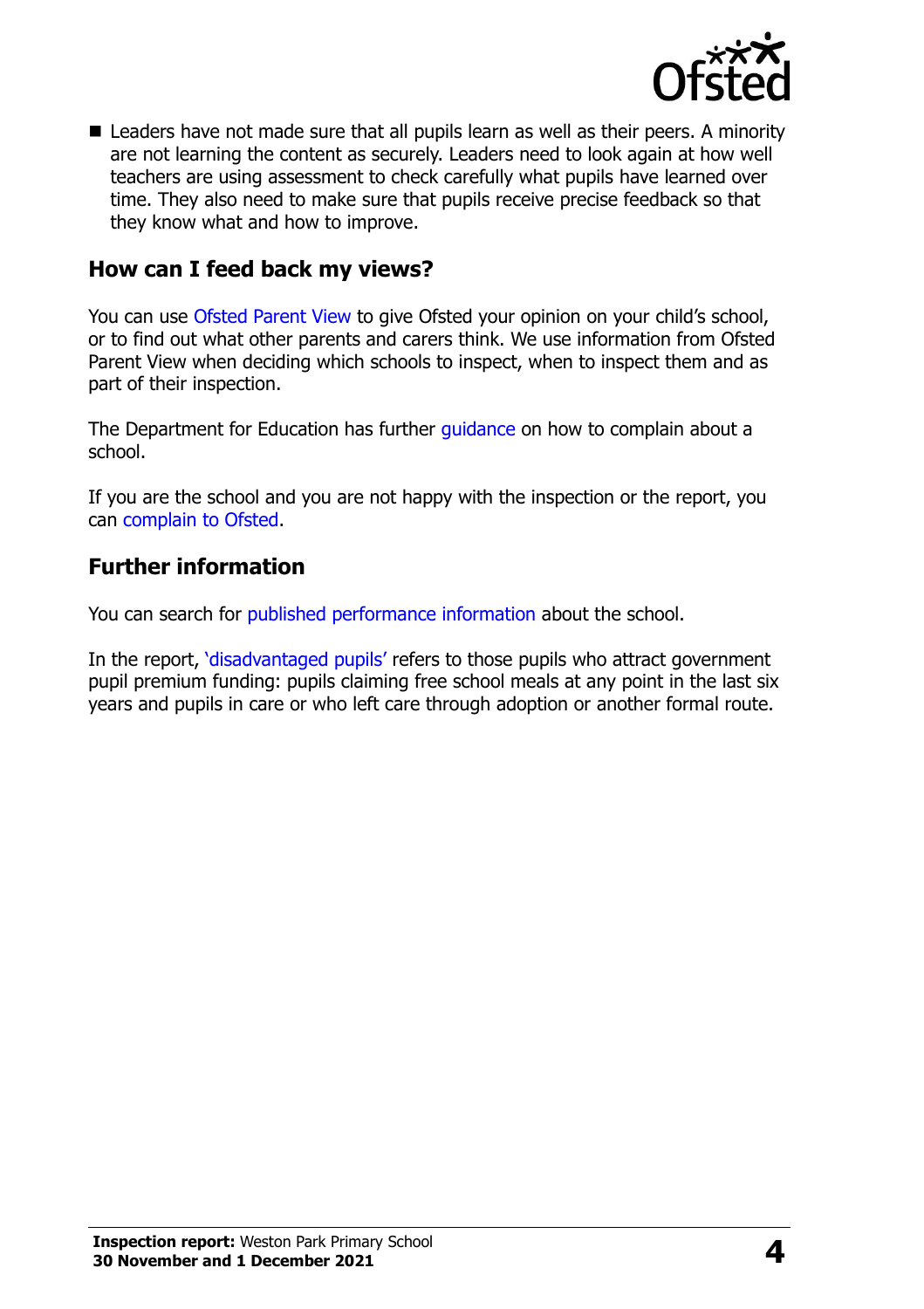

# **School details**

| Unique reference number             | 145068                   |
|-------------------------------------|--------------------------|
| <b>Local authority</b>              | Southampton              |
| <b>Inspection number</b>            | 10203169                 |
| <b>Type of school</b>               | Primary                  |
| <b>School category</b>              | Academy sponsor-led      |
| Age range of pupils                 | 4 to 11                  |
| <b>Gender of pupils</b>             | Mixed                    |
| Number of pupils on the school roll | 478                      |
| <b>Appropriate authority</b>        | Board of trustees        |
| <b>Chair of trust</b>               | Alice Wrighton           |
| <b>Headteacher</b>                  | James Wiltshire          |
| Website                             | www.weston-park.org.uk   |
| Date of previous inspection         | Not previously inspected |

# **Information about this school**

- The school became an academy with Hamwic Education Trust in August 2017.
- The predecessor school was last inspected in May 2016. It was judged to be requiring improvement.
- The current headteacher joined the school in January 2019.
- The school is larger than the average-sized primary school.
- The proportion of pupils supported by the pupil premium is much higher than the national average.
- The proportion of pupils who have a special educational need and/or disability is also higher than is found in most schools.

# **Information about this inspection**

The inspectors carried out this inspection under section 5 of the Education Act 2005.

■ This was the first routine inspection the school received since the COVID-19 pandemic began. Inspectors discussed the impact of the pandemic with school leaders and have taken that into account in their evaluation.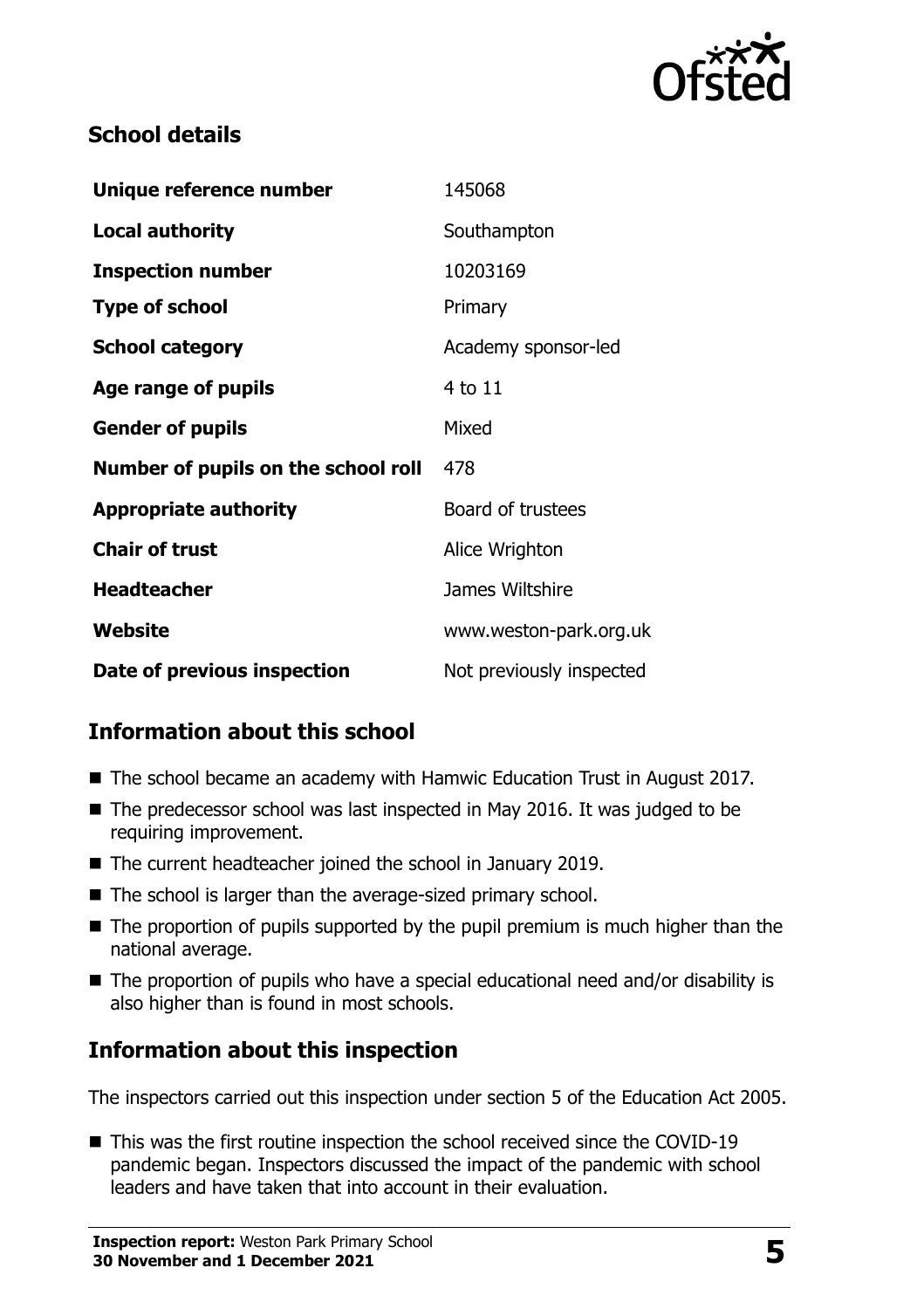

- Inspectors carried out deep dives in these subjects: English, mathematics, science, geography, and personal, social and health education. For each deep dive, inspectors met with subject leaders, looked at curriculum plans, visited a sample of lessons, spoke with teachers, spoke to some pupils about their learning and looked at samples of pupils' work. Inspectors also reviewed curriculum plans.
- Inspectors reviewed the school's safeguarding arrangements. They looked at relevant documentation, staff recruitment checks and training. They also considered how well adults in the school act on emerging concerns about pupil welfare.
- Meetings were held with leaders and senior leaders within the trust, including the chair of the trustee board.
- $\blacksquare$  The team spoke with staff and pupils to gather their views. They considered 21 responses to Ofsted's online survey, Parent View, including 19 free texts. Inspectors also took account of 55 responses to the staff survey. There were no replies to the pupil survey.

#### **Inspection team**

| Yasmin Maskatiya, lead inspector | Her Majesty's Inspector |
|----------------------------------|-------------------------|
| Stephen Jackson                  | Ofsted Inspector        |
| Kirstine Boon                    | Ofsted Inspector        |